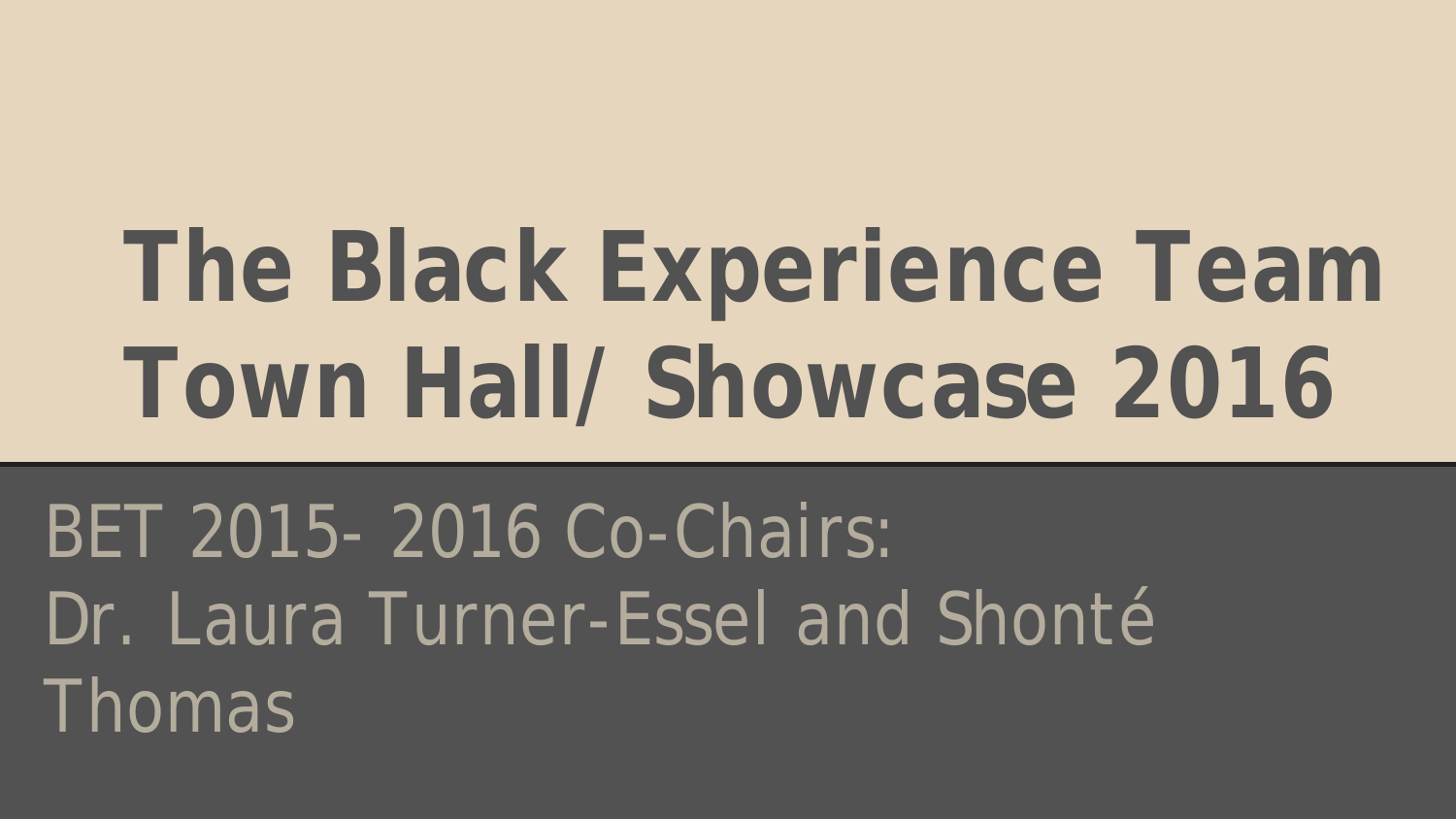# **BET Town Hall Showcase- Overview**

1.Introductions 2.BET History 3.BET Vision 4.BET Charge 5.Subcommittee Updates 6.Next steps 7.Q&A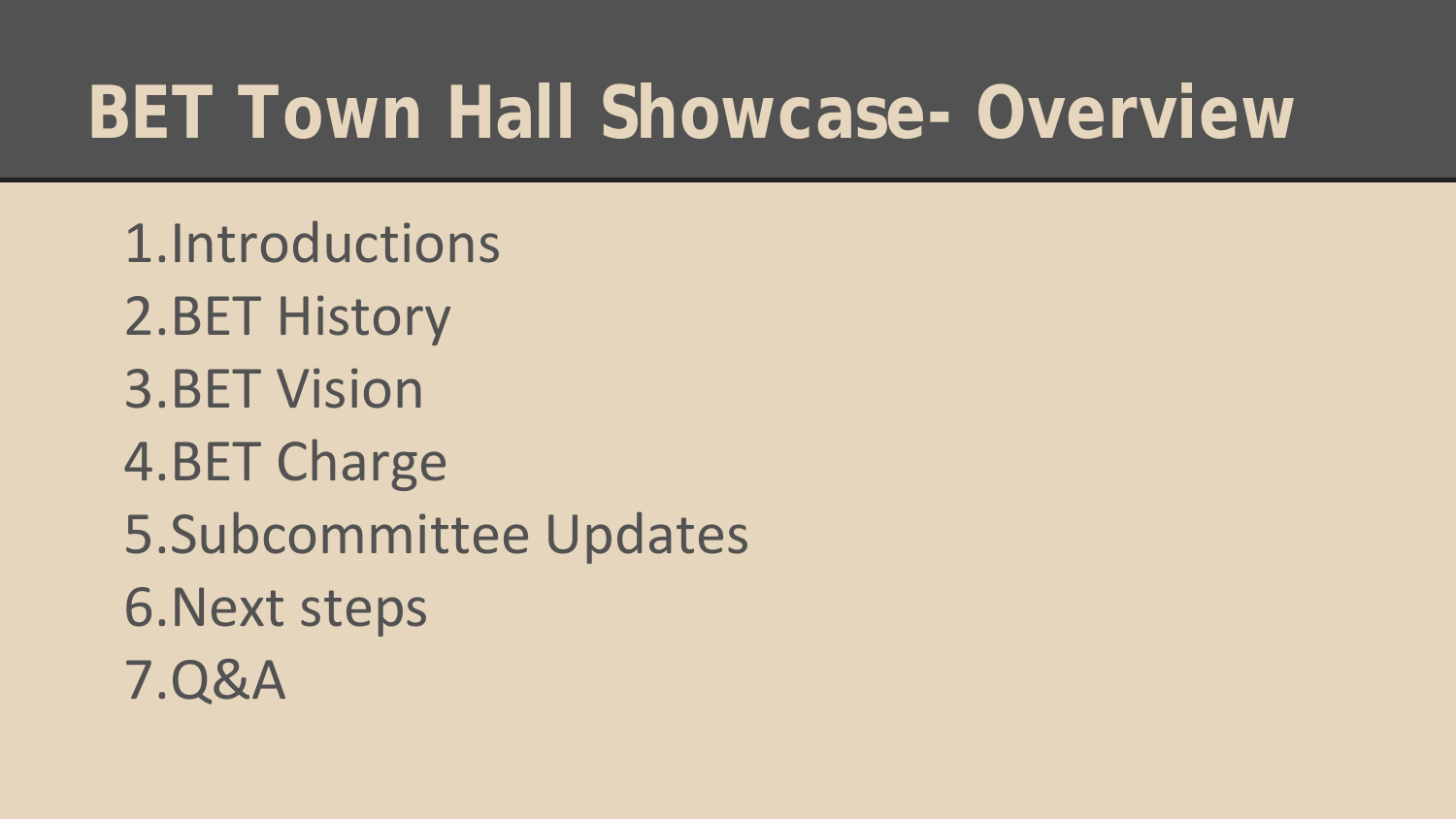# **BET Town Hall Showcase- Vision/ Charge**

### BET VISION

We will reach a critical mass of African American, Black, and Caribbean (ABC) students. ABC students, representing all intersectional identities, will feel a great senses of belonging, reach their full potential, and be recognized and celebrated for their contributions to the academic community. Our students will be retained and graduate at the same rates as the majority population had have high levels of satisfaction in their UC Santa Cruz experience.

### BET CHARGE

The Special Working Team appointed by the Chancellor's Advisory Council on Campus Climate, Culture and Inclusion will advise the Chancellor and Campus Provost/Executive Vice Chancellor (CP/EVC) on recruitment, retention and campus climate matters surrounding African-American/Black/Caribbean (ABC) students at UC Santa Cruz. This team has emerged based on the survey results of recent campus climate surveys. The goal is to enhance the campus climate and success of ABC students by understanding the challenges and identifying strategies.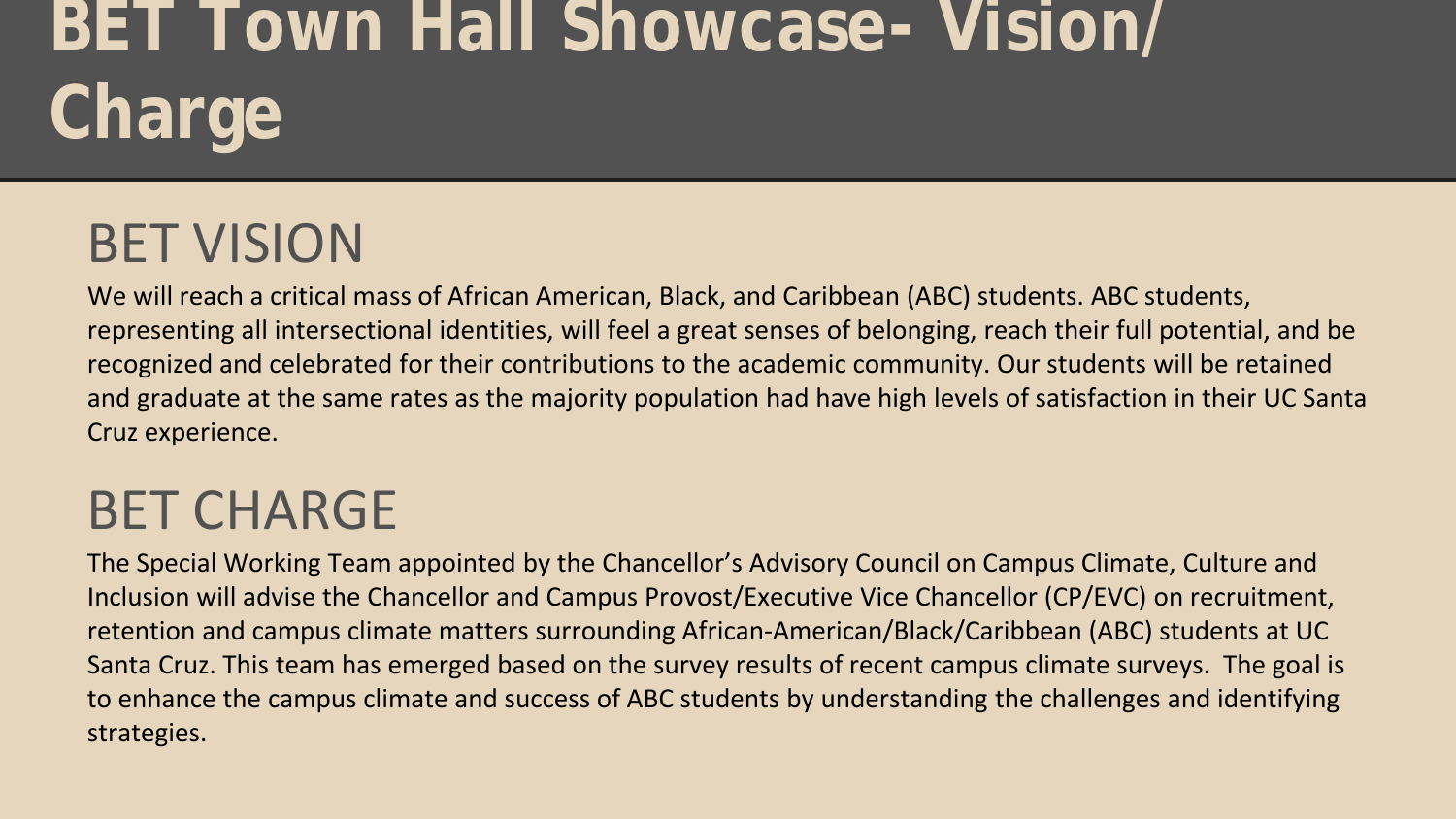## **BET Town Hall Showcase- Campus Climate**

### CAMPUS CLIMATE SURVEY RESULTS

As a group, African American/Black students were the least satisfied with racial/ethnic diversity on campus and with interactions among different racial/ethnic groups.

In particular, half of the African-American/Black respondents were dissatisfied with the racial/ethnic diversity of the student body, faculty, and staff.

African-American/Black students were also significantly more likely than other ethnic groups to report

"feeling insulted or threatened because of their race."

Specifically, 55% of African American/Black respondents said that they felt this way at least

sometimes, and 35% felt this way "often" or "very often."

In addition, 29% of African American/Black respondents reported frequently hearing students making insensitive and disparaging racial comments and 22% reported witnessing discrimination "often" or "very often." Students' insensitive and disparaging racial comments contributed to African American/Black students' perceptions of a more hostile environment.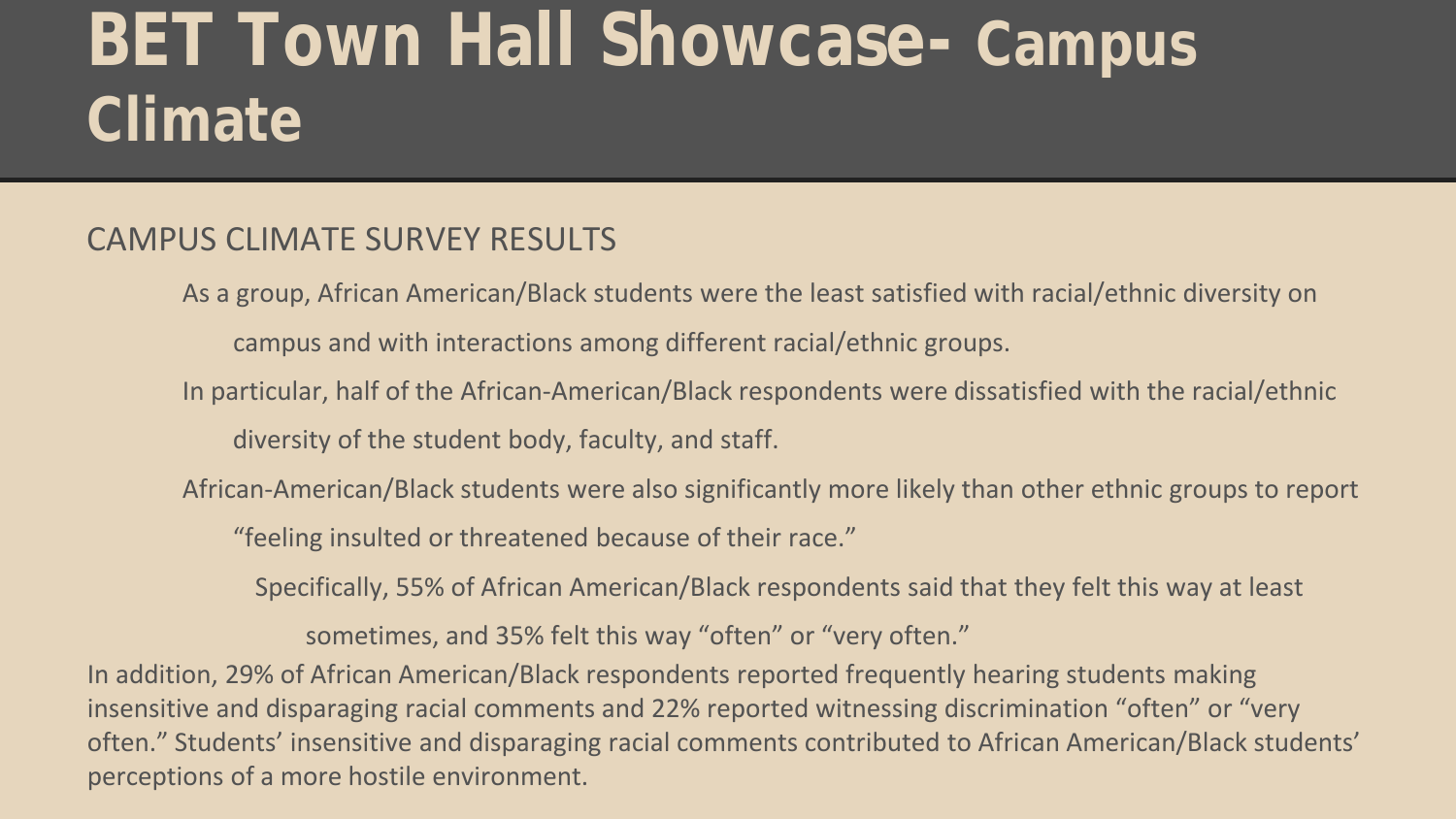# **BET Town Hall Showcase- Campus Climate**

February 2015 Students attended to candidly speak about their experiences Necessary to advise the BET Town Hall participants 35 Students spoke Admin present: Chancellor Blumenthal, EVC Galloway, AVC Sifuentes, Michelle Whittingham, Tracey Tsugawa, Sheree Marlowe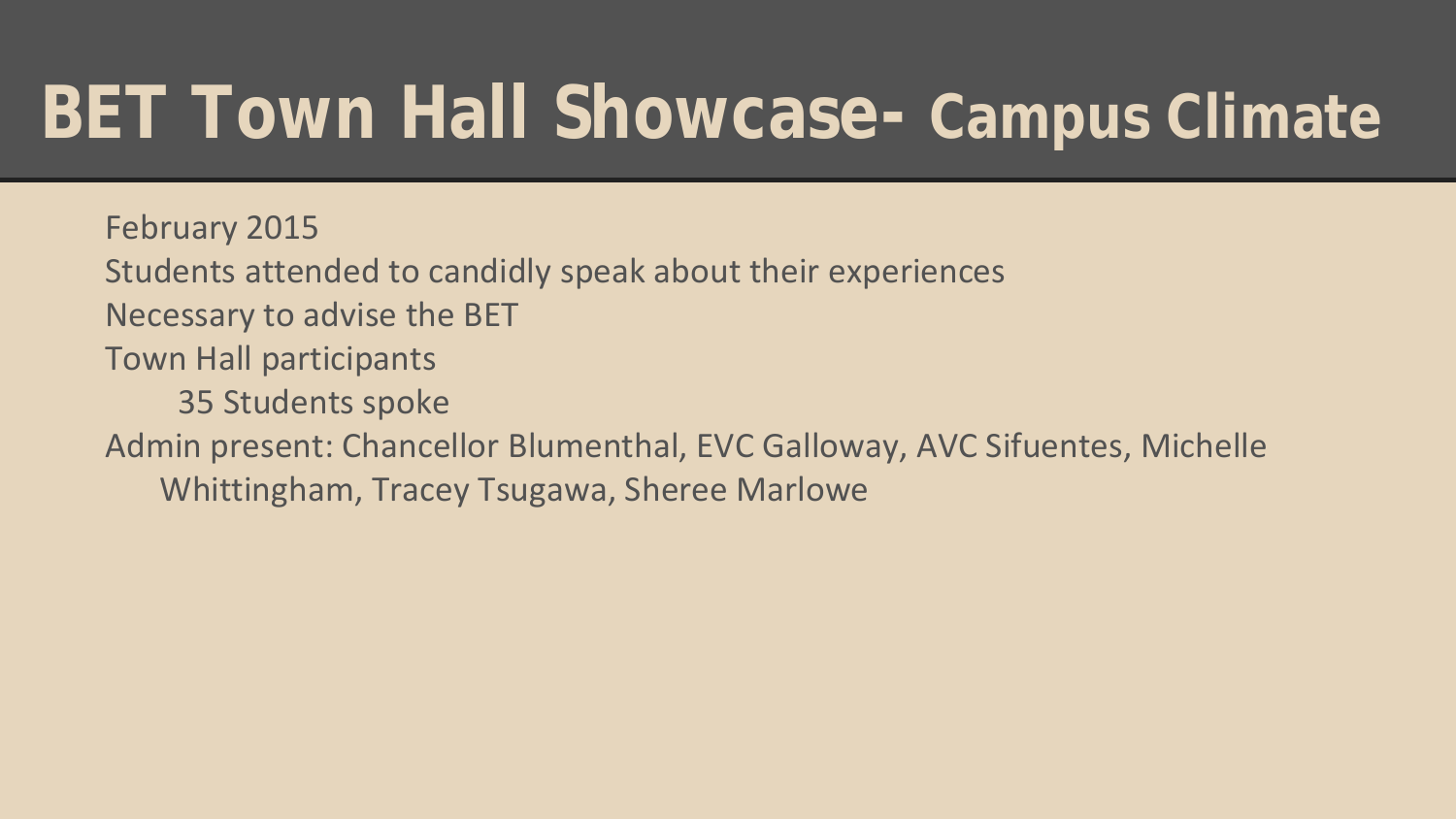## **BET Showcase- "Student Town Hall"**

#### **4th year, STEM**

- · Only Black person in STEM classes
- FA is a problem. They do not advise Black students
- Racist professors
- Need to see more ABC faces on campus and in class
- Need to focus on recruitment and retention of ABC staff/ faculty
- · UCSC needs to commit to cultural diversity the way it has for international and HIS

#### **2nd year, STEM**

- · RA
- White counterparts are racist and unwilling to learn
- · HATE bias is a joke
- · Lacks trust in administration based on personal experiences of discrimination
- Admin needs to build rapport with Black community
- Need to fund EOP & MSI; they are too impacted
- Principles of Community need to be institutionalized

#### **4th year, History**

- Received best grades of college career while abroad in African country
- Tired of explaining he was admitted to UCSC on his own merit
- Tired of speaking on behalf of the entire race
- UCSC doesn't feel like family-only made it because of ABC community
- Joined "White" fraternity because there was not other option
- o Need Black Greek Organization; This is a big part of our culture
- Feel marginalized beyond simply academics
- · Why are funds for AARCC being depreciated?

#### **4th year, History**

- · CRES is not enough to sustain ABC students
- · Need African American studies

#### **3rd year, Psych**

- · Lacks ABC students
- Cultural competency similar to Alcohol EDU for ALL students

·**Incident**: White roommate made comment in general conversation, "My family probably owned your family!"

#### **4th Year, Sociology**

· Need to train student leadership too to be culturally competent; We need immediate change. ·**Incident**: Role playing with "Behind Closed Doors". A White counterpart questioned why the confederate flag is problematic and wrong. It goes against students rights to prevent them from promoting confederate flag.

#### **1st year, undeclared**

- · RPAATH resident
- Students don't feel comfortable at UCSC
- Exhausted explaining and defending Black culture
- Professors need cultural competency training too
- · There needs to be class taught on White privilege

·**Incident**: Spanish professor regarding Ferguson. A student made "Hands up" gesture and professor responded with "Oh mucho Ferguson". ABC student expressed her feelings of offense and hurt and prof responded with "I am sorry you felt personally offended, I was just adding a little levity to the situation."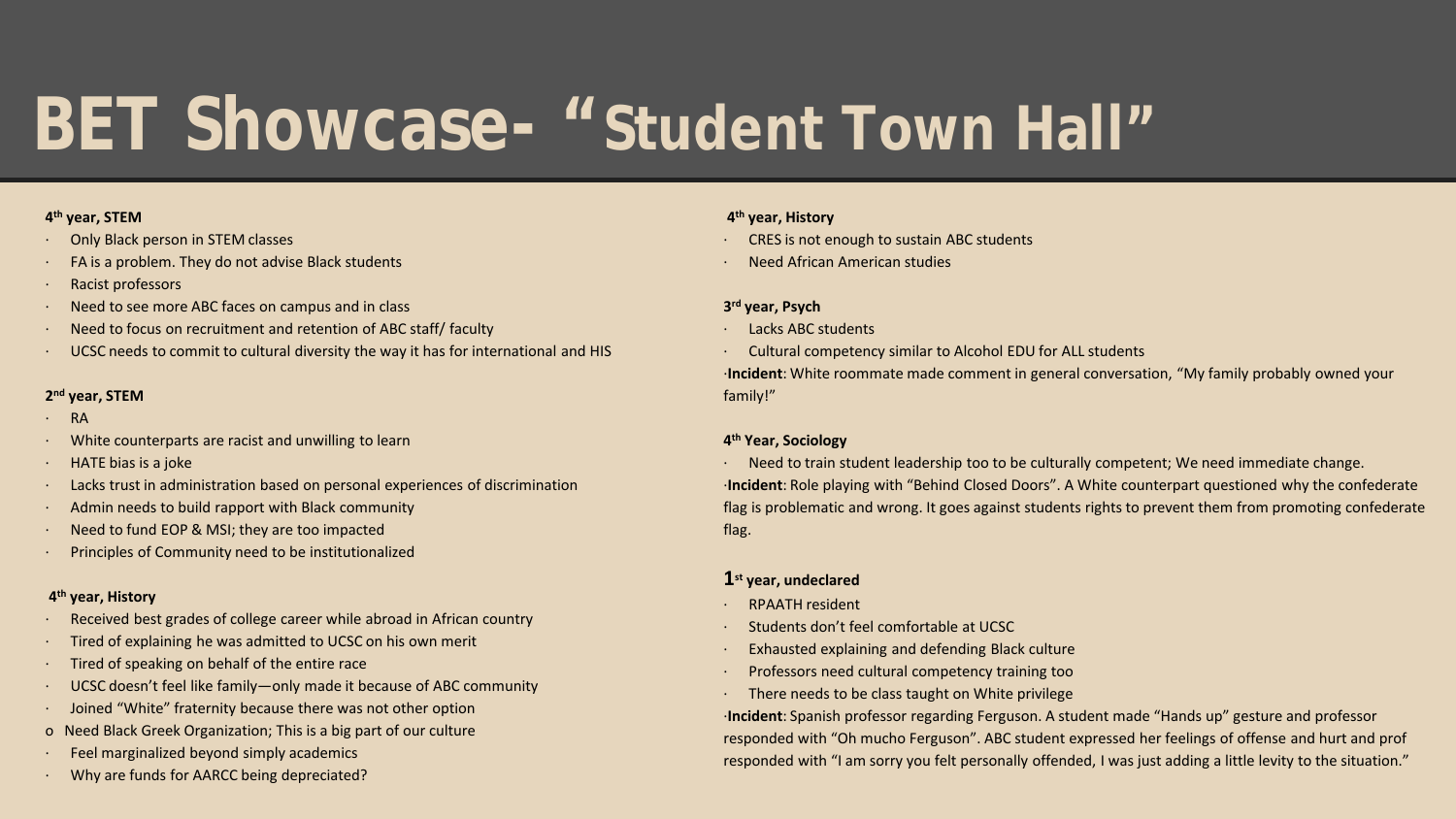# **BET Accomplishments 2014- 2015**

- 1. Online Cultural Proficiency Training
	- a. EVC mandated charge
	- b. Team selected to build training
	- c. Phase 1 started in Fall '16
- 1. Mental Health Professional
	- a. CAPS researched and communicated with other universities to optimize efforts
	- b. Job description drafted for recruitment
- 1. Retention Specialist
	- a. EVC committed resources to increase retention and graduation rates for ABC students
- 1. Permanence of BET
	- a. Advisory role will continue to champion BET Report
- 1. Creation of Diversity & Inclusion Certificate Program for Graduate students
	- a. Specific electives geared towards graduate students were implemented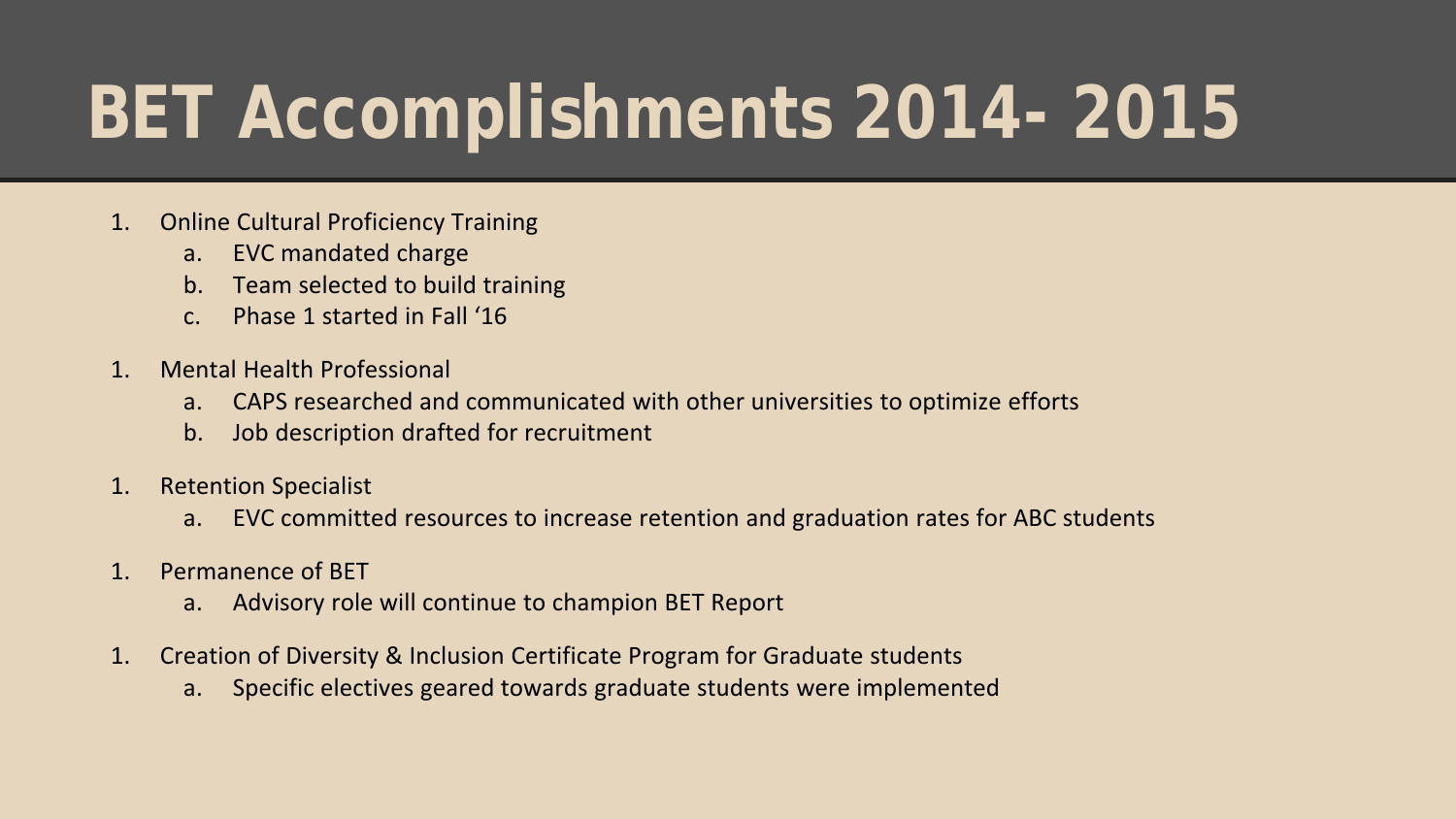# **Sub-committee Updates**

After reviewing survey findings, listening to student feedback, meeting with multiple constituent groups, several key themes emerged which we then focused our efforts as a team:

Retention: Classroom Experience and Academic Support

Retention: Building Cultural Proficiency Across Campus

Retention: Residential, Social Life and Community

Recruitment and Transitions of Frosh/Transfer Students

Hate/Bias Program and Campus Communication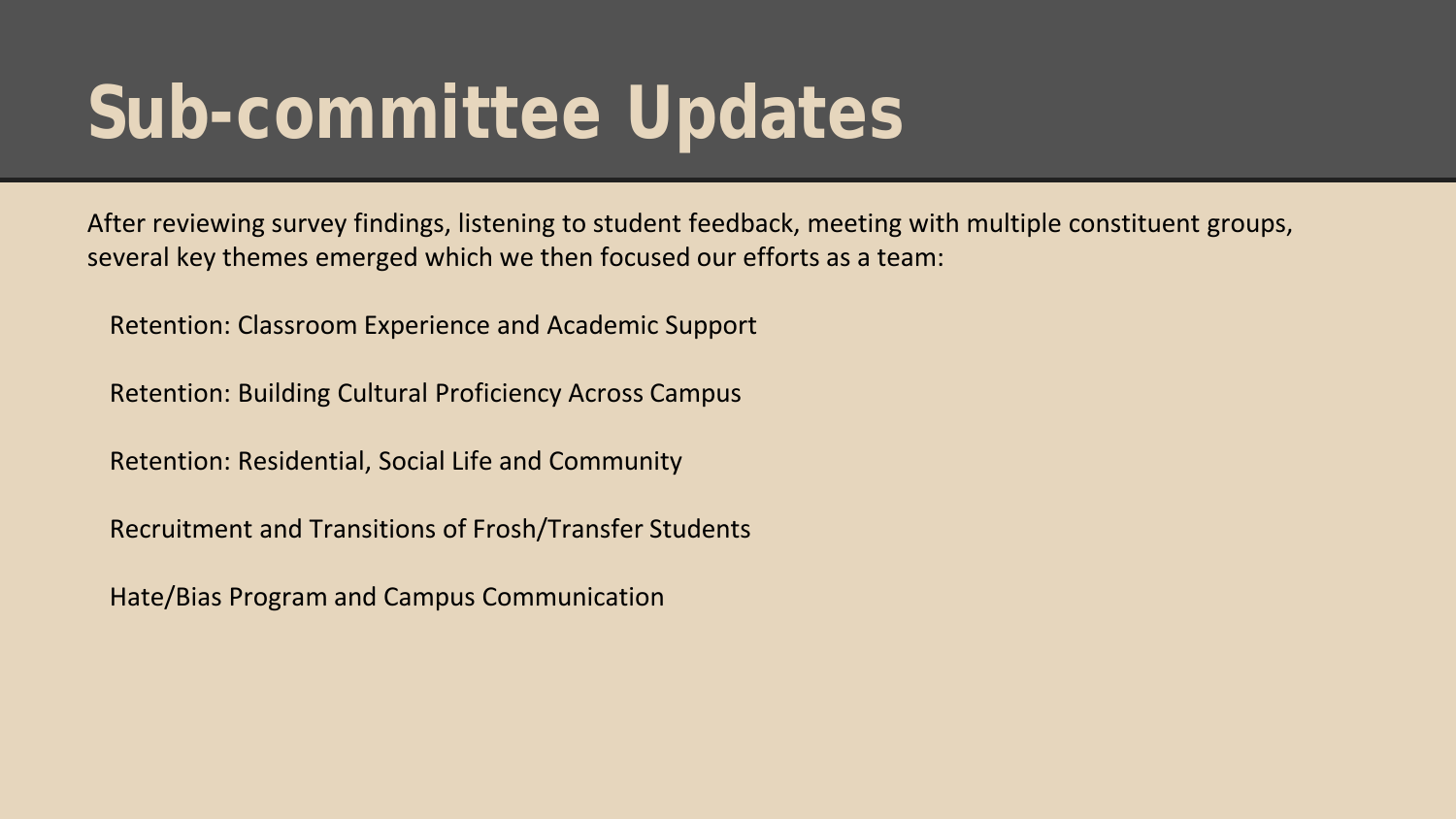### Sub-Committee: Retention: Classroom Experience and Academic Support

#### **Scope and Vision:**

The scope of this subcommittee is the "in-class" experience and academic support experience to increase the academic achievement and retention/student success of ABC students. The vision is to increase the indicators of academic success of ABC students at UCSC including: retention, graduation, academic standing, grade point average and postbaccalaureate success.

**GOAL: Cultural proficiency training (i.e., implicit bias, microaggressions, privilege, power, oppression, stereotype threat (Steele), intersectional dialogues on race, gender, gender identity, sexual orientation, disability status, etc.) for teaching assistants, faculty and advisers--academic, college, financial aid advisers, etc. Provide training and coaching support for faculty and teaching assistants to utilize academic validation strategies to increase engagement and participation from ABC students in the classroom.**

**GOAL: In coordination with the Academic Senate Committee on Teaching, provide opportunities for faculty and instructors to learn about classroom climate and diversity, with specific instructional suggestions for encouraging collaboration and cooperation in classes.**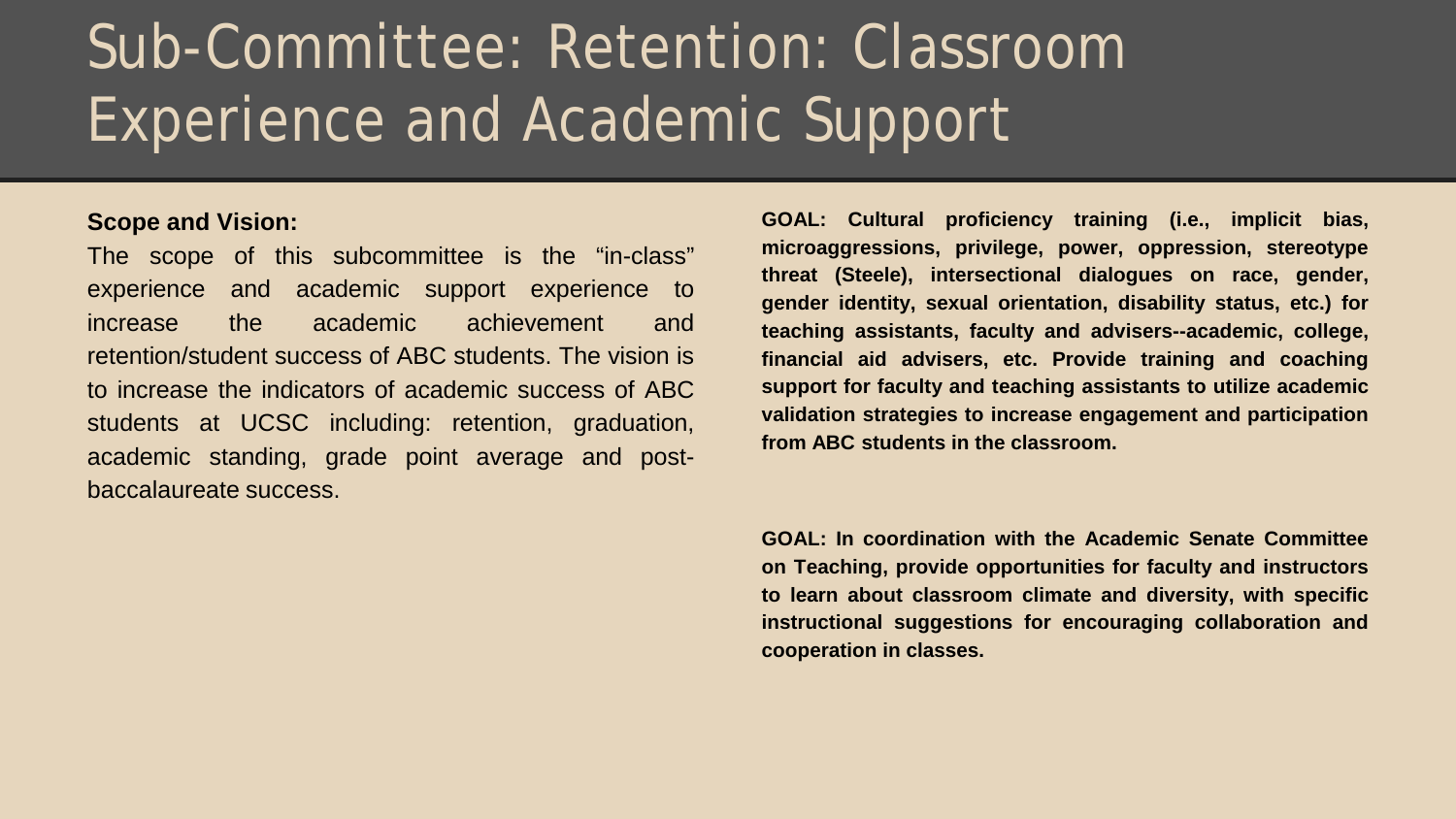### Sub-Committee: Retention: Classroom Experience and Academic Support (Cont.)

**GOAL: Hire an ABC Student Retention Specialist. Duties would include serving as the lead academic advisor for the ABC students on campus, assisting students with academic planning, coaching, personal and social support and integration on campus. Also, working with faculty and staff on campus to facilitate professional development opportunities on campus and working with other advisors to promote these collaborative opportunities. This position may assist in the development that facilitates persistence and success for both undergraduate and graduate students.**

#### **PRIORITIES FOR 2016-17:**

**1.** Continue work to increase cultural competency in the classroom working closely with Vice Provost Herbie Lee and the Center for Innovations in Teaching and Learning (CITL). Establish CITL as a home for the CC Training materials developed through BET and others, with a guarantee that space and resources will be provided.

**2.** Identify and establish safe space(s) on campus to convene Cultural Competency Affinity Groups.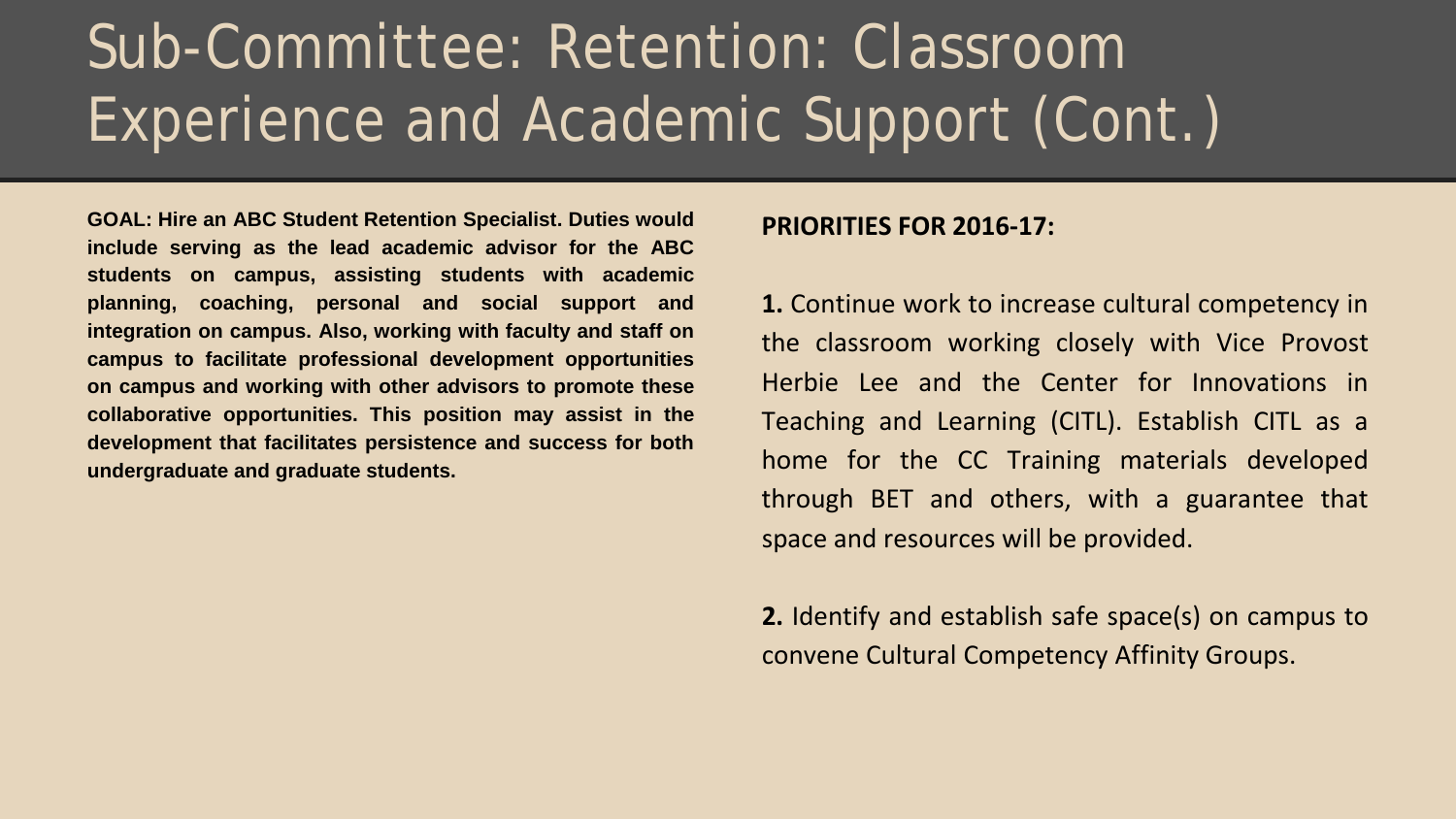### Sub-Committee: Retention: Building Cultural Proficiency Across Campus

### **Scope and Vision:**

An understanding of diversity, inclusion and social equity, shared by staff, students and hopefully faculty, within the institution of UCSC, of the meaning(s) and importance of these concepts.

**GOAL: Develop online diversity assessment for all incoming students (similar to Alcohol.edu) to assess cultural competency (implicit bias, micro-aggressions, power, oppression, stereotype threat, intersectional identities, etc.) and set expectations of respect and appreciation for diversity.**

**GOAL: Collaborate with Training and Development to develop a preliminary diversity training that is offered quarterly to ensure new hires are trained within their first quarter employed with the division.**

**GOAL: Development of Diversity Facilitator Team to provide ongoing diversity-related trainings on campus. Facilitators will be faculty, staff, and students with specialized training and demonstrated application of skills.**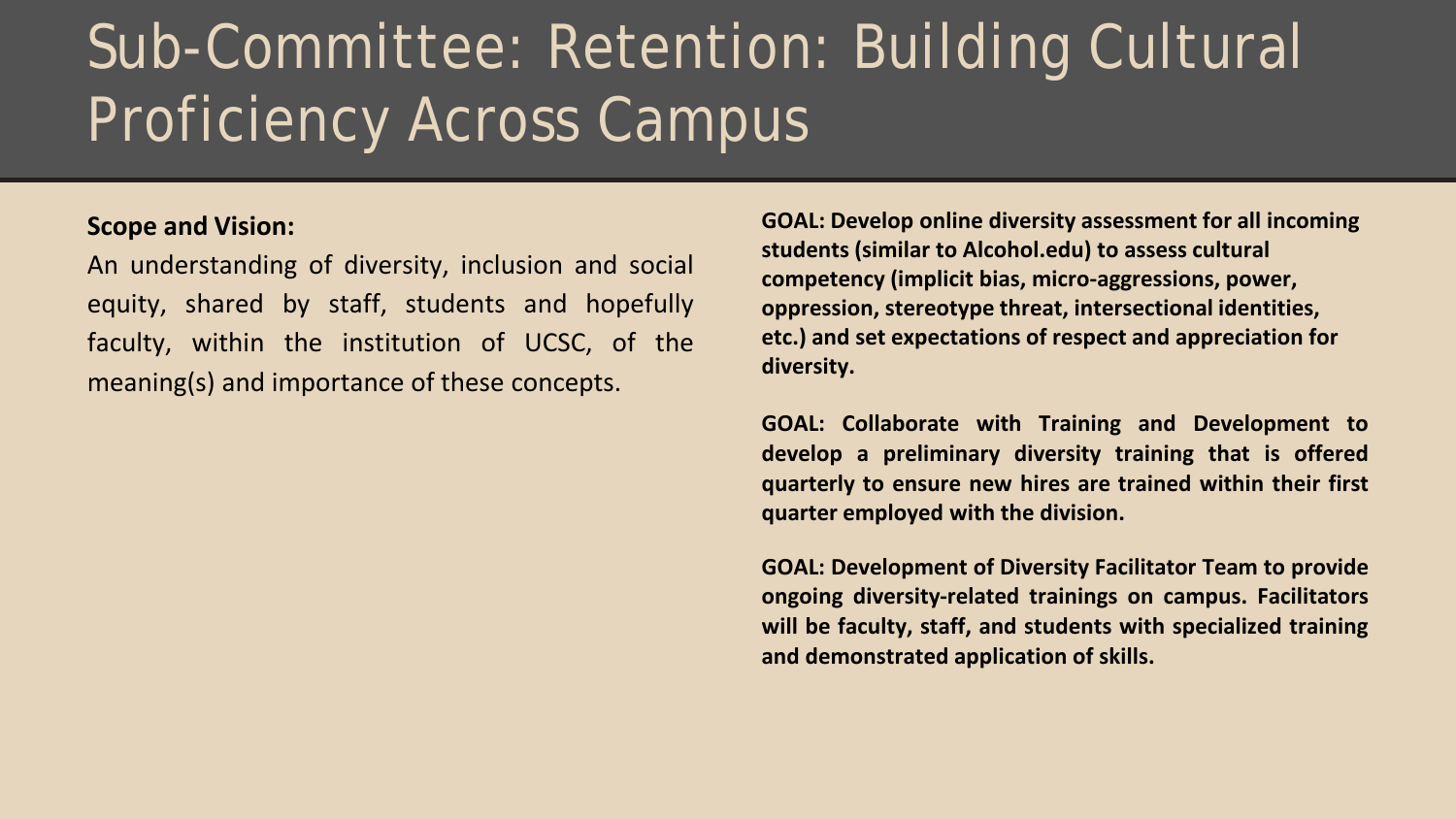### Sub-Committee: Retention: Building Cultural Proficiency Across Campus (Cont)

### **PRIORITIES FOR 2016-17:**

- Our first priority is to continue developing the DFT.
- Our second priority is to implement and assess the core course training for Stevenson College, as well as think of ways to expand the developed training to other campus spaces.
- Our third major priority is to get more students to join our committee. We strongly believe the committee would benefit from more undergraduate and graduate voices; As of May 24th, a core course instructor from Stevenson College has committed to joining the committee.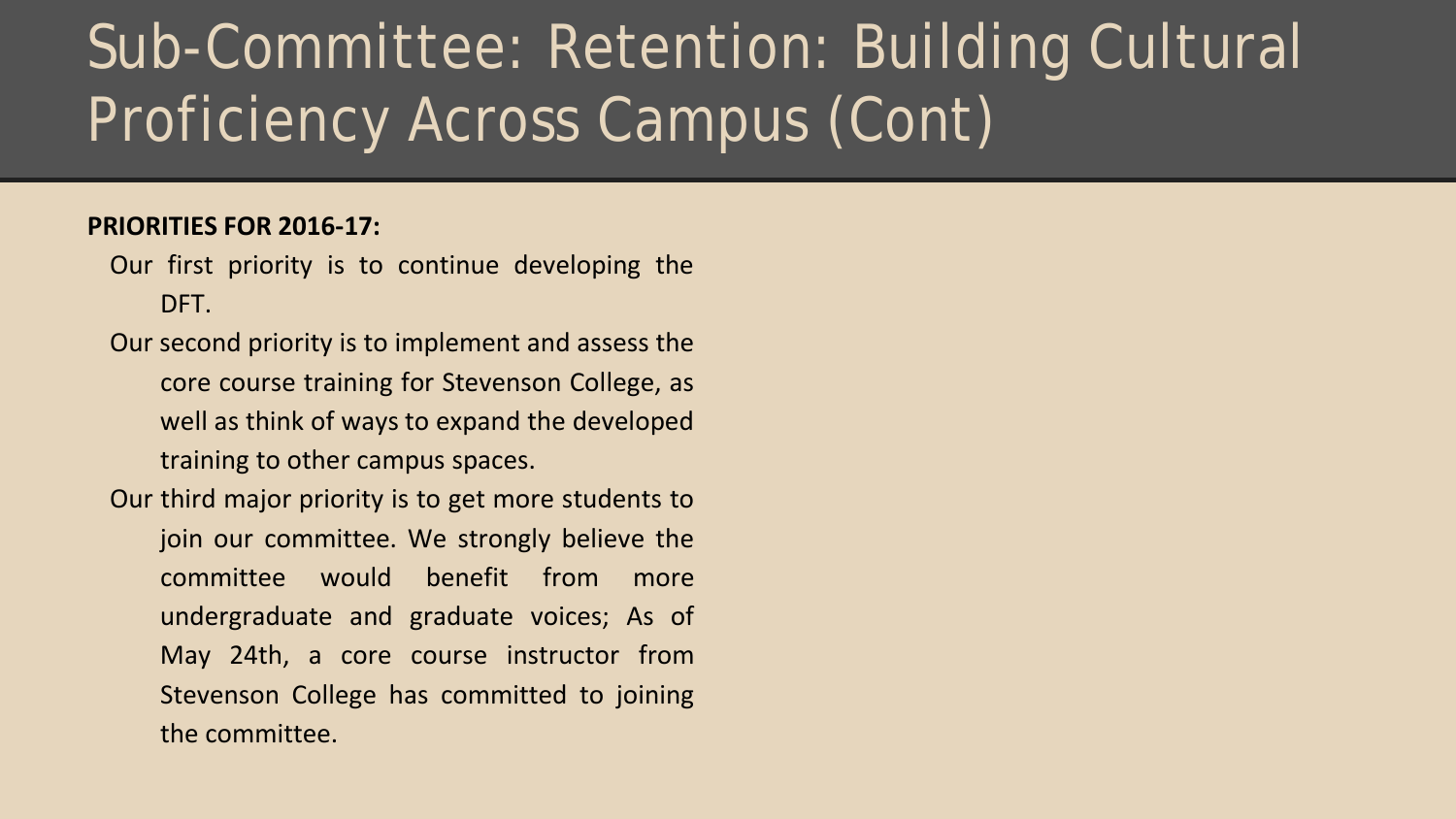### Sub-committee: Retention: Residential, Social Life and Community

#### **Scope and Vision:**

To decrease the sense of isolation among ABC students in residential communities and increase their sense of support and representation in all aspects of campus social and community life. We envision a campus community that will welcome and nurture ABC students from their admission to their graduation, keeping them connected to one another, faculty, staff, students, and campus resources throughout their academic career and beyond.

**GOAL: Welcome Orientation for Black Students for Retention Specialists and launching pad**

**GOAL: Employ a training team, not one trainer on diversity and cultural competency. Move beyond a one-shot deal to on-going training for Res Life staff (student and pro) throughout the year.**

**GOAL: Ensure the recently published African American Resource and Cultural Center Resource Guide full of programs and services for ABC students is updated each year and distributed to students, high schools, community colleges and community organizations.**

**GOAL: Maximize financial aid and scholarshipsfor ABC students.**

**GOAL: Support the invitation of more ABC Greek Life organizationsto campus.**

**GOAL: Encourage educational efforts and community building within RPAATH and other themed housing.**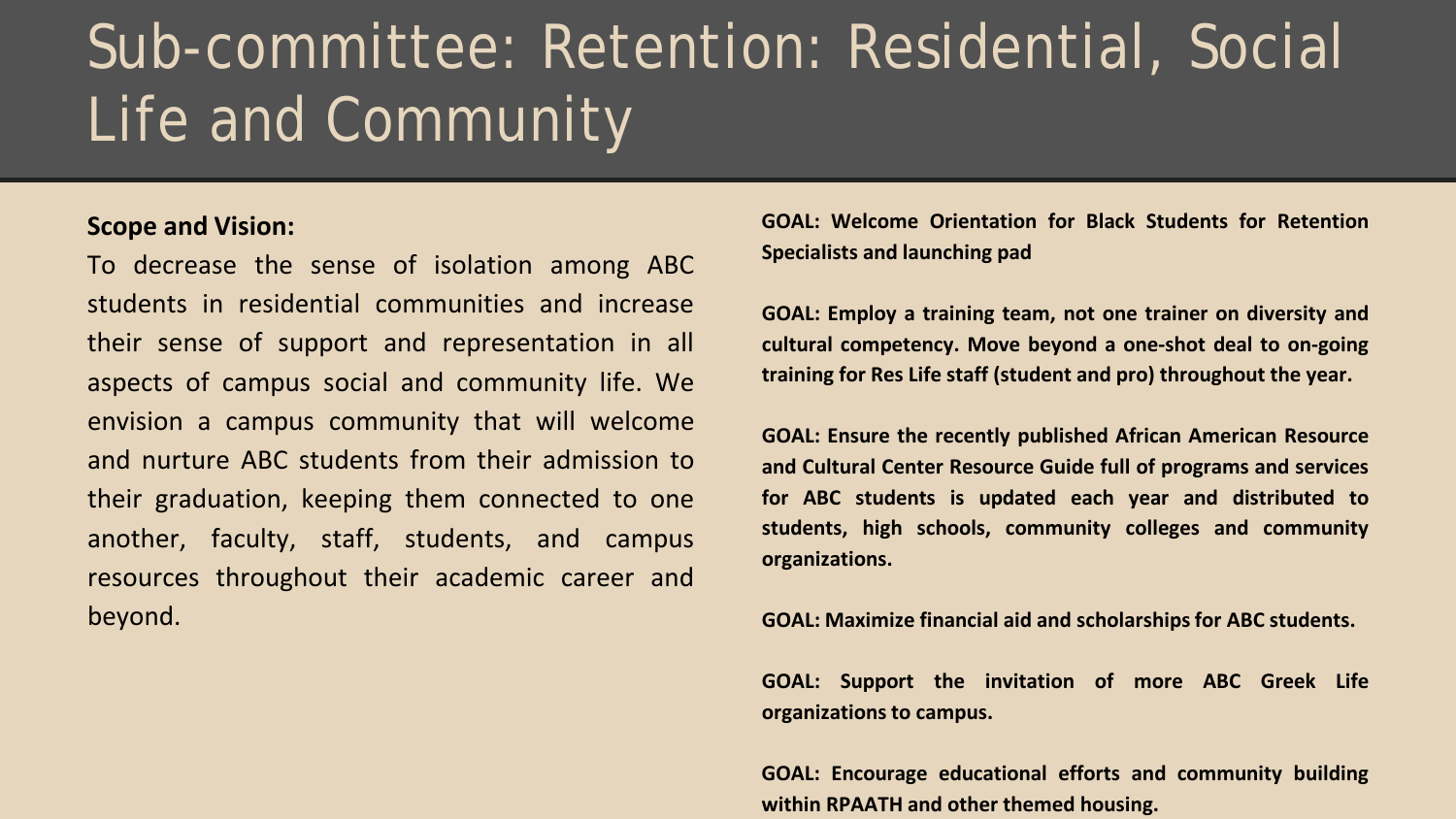### Sub-committee: Retention: Residential, Social Life and Community (cont.)

### **PRIORITIES FOR 2016-17:**

Facilitate critical multicultural conversations for all students in residential communities - address microaggressions and academic progress. Mobilize college based affinity groups and/or organizations that provide support for ABC students.

Develop a strategy to recruit and hire more self-identifying ABC faculty and staff.

Establish more collaboration between the AARCC and CHES to enhance in-service trainings and programming opportunities.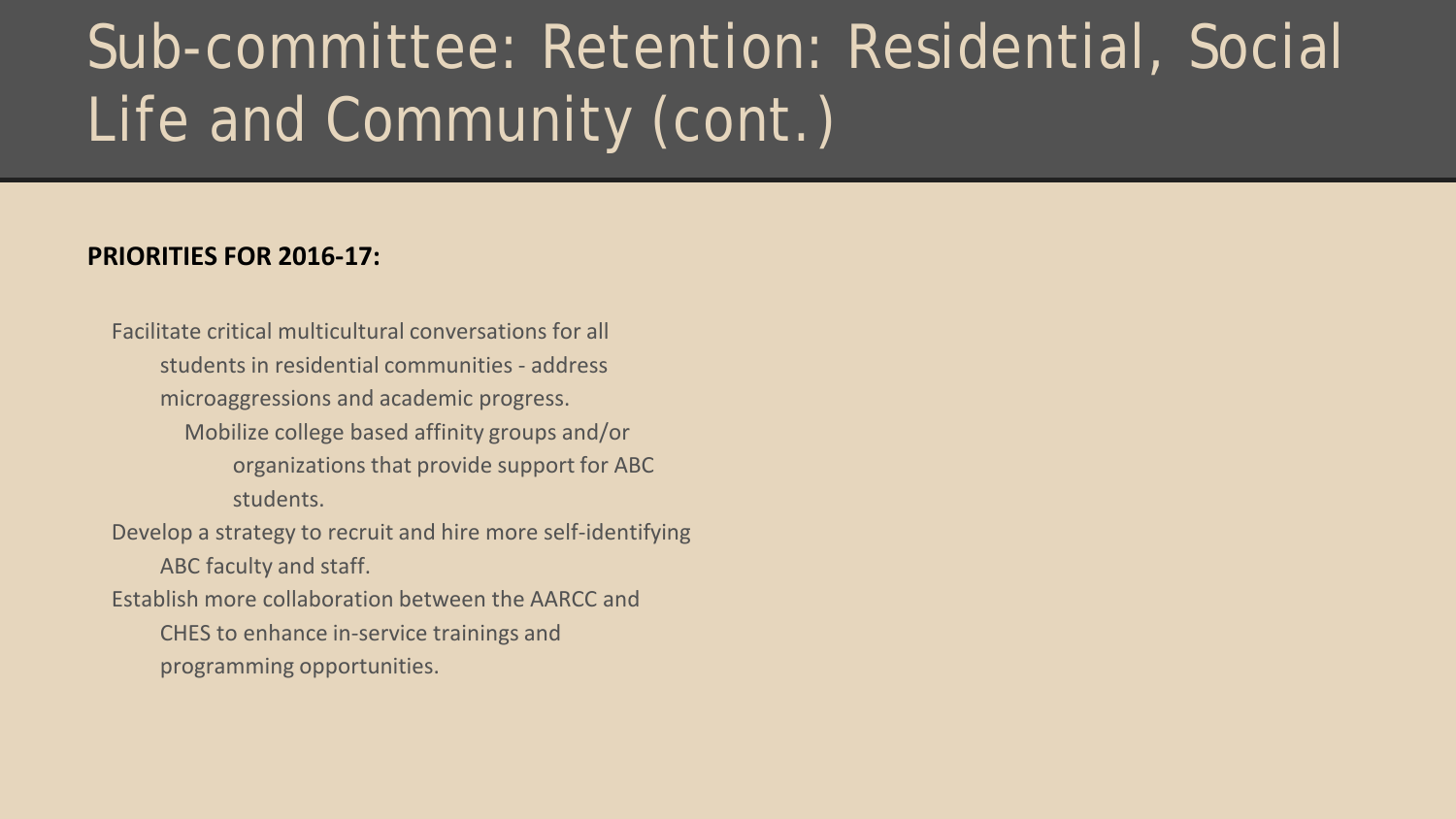### Sub-committee: Recruitment and Transitions of Frosh/Transfer Students

### **Scope and Vision:**

Increase the participation of ABC students in UC educational partnership programs for prospective students, both UCSCbased and UC-systemwide. Establish a new FTE greatly expand efforts that target ABC students in undergraduate recruitment and yield efforts, and work with the Committee on Admissions and Financial Aid to ensure admission selection recognizes the importance of increasing the enrollment of ABC undergraduate students and their contributions to the campus. Establish new and/or continued efforts that target ABC students in graduate recruitment efforts and yield efforts, and work with the Graduate Council and the individual academic departments to ensure admission selection recognizes the importance of increasing the enrollment of ABC graduate students. Establish new and/or continue efforts to enhance the transitional strategies for newly admitted ABC undergraduate and graduate students.

**GOAL: Undergraduate Level Outreach, Recruitment, and Yield** 

**GOAL: Early Outreach and Preparation**

**GOAL: Hosting Events on Campus**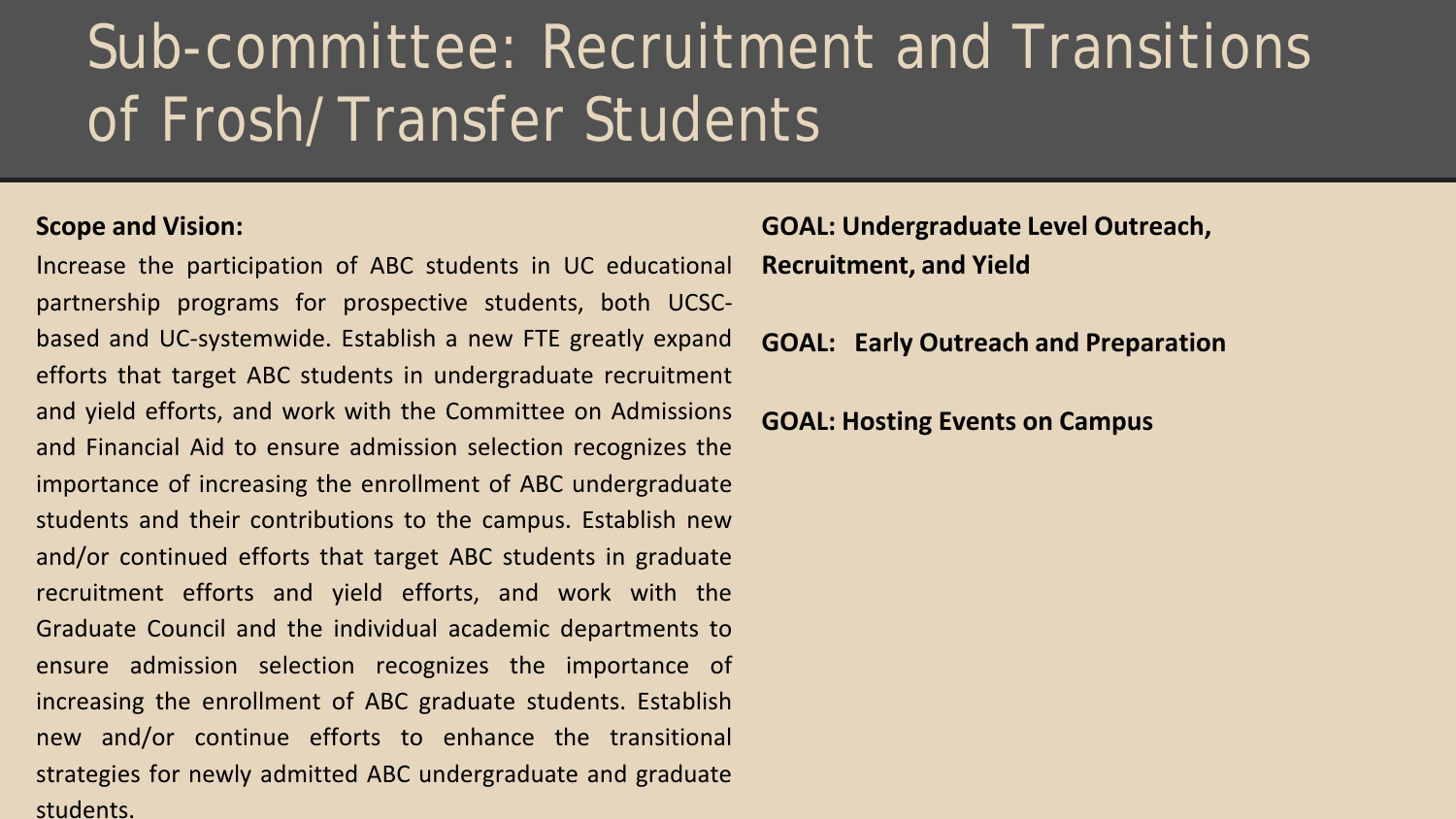### Sub-committee: Recruitment and Transitions of Frosh/Transfer Students (Cont.)

#### **PRIORITY AREAS OF FOCUS FOR 2016-17**

- **Recommendation 1:** Continue working on Undergraduate Outreach, Recruitment, and Yield and Early Outreach and Preparation as these are ongoing efforts that we need to build upon year after year, with an eye to new opportunities that can increase ABC enrollments at UC Santa Cruz. This includes, but not limited to: 1) hiring, onboarding, training and integrating the new Admissions Counselor - Diversity Initiatives position; 2) finalizing the agreement with the Young Scholars Program and strengthening the partnership; bolstering the ABC admitted students' reception; and augmenting targeted outreach for ABC students in EPC programs.
- **Recommendation 2:** Establish a separate subcommittee (working group) to work on the transitional planning to welcome new ABC to the campus and the Santa Cruz community at large.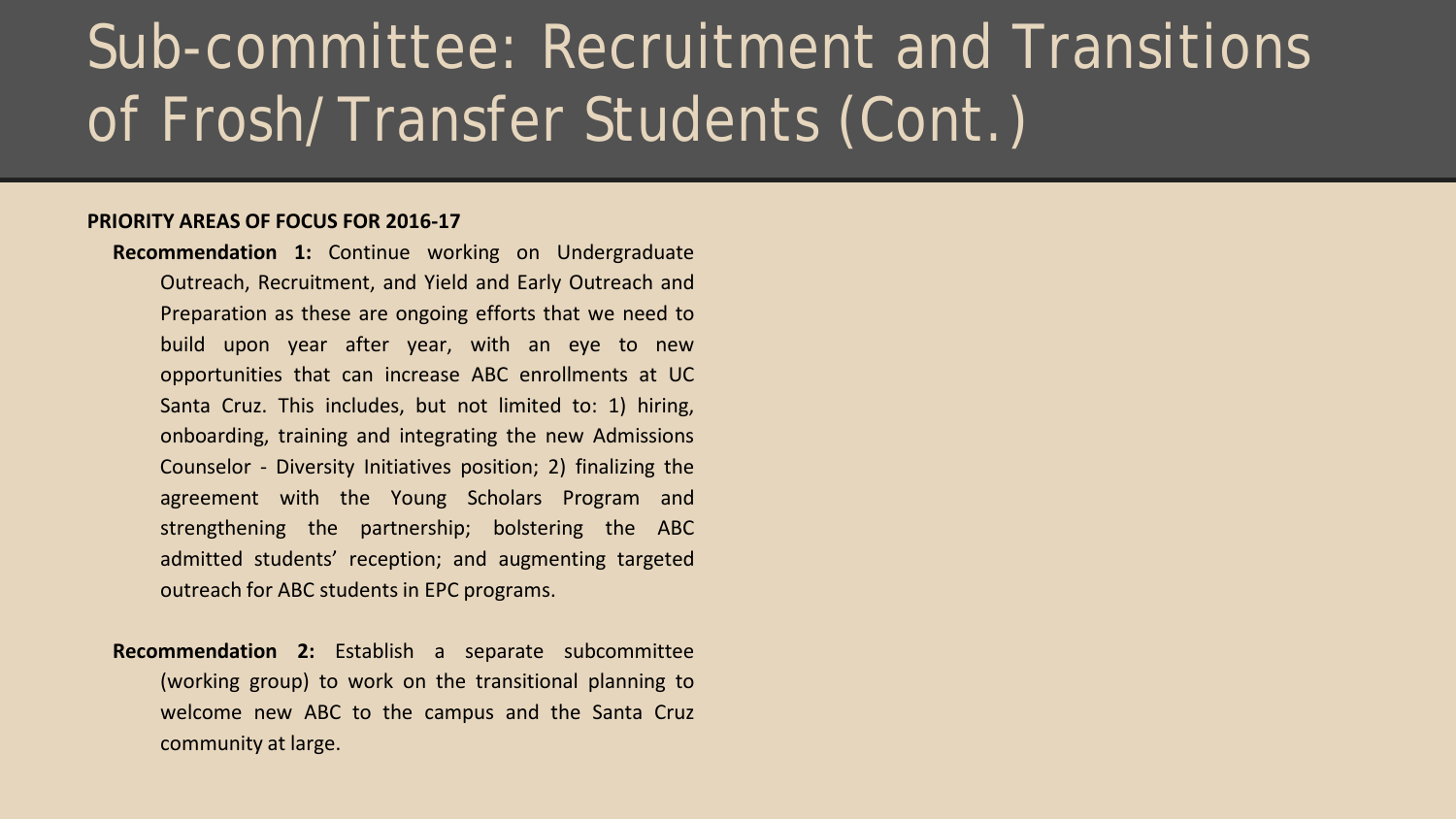### Subcommittee: Hate/Bias Program and Campus Communication

#### **Scope and Vision:**

Establish a student-friendly, transparent, and consistent Hate/Bias protocol response, and ensure that ABC students feel supported by the process.

**GOAL: Launch an on-going, indefinite, aggressive campaign regarding Hate/Bias. This campaign could include: (a) Including anti-hate/bias resources in admissions package, (b) Anti-hate messages on the barn at the base of campus (East entrance), (c) Flags attached to university structures (i.e. light poles, buildings, that are visible at the entrances of the universities, (d) University anti-hate pledge and/or contract included in admissions and housing agreements.**

**GOAL: A Hate/Bias response team that is on the ground, active, and readily available when a hate/bias incident occurs outside and within the colleges. (These teams can be directed by two "Hate/Bias Advocate Coordinators" that would work as a liaison between the colleges and central campus.)**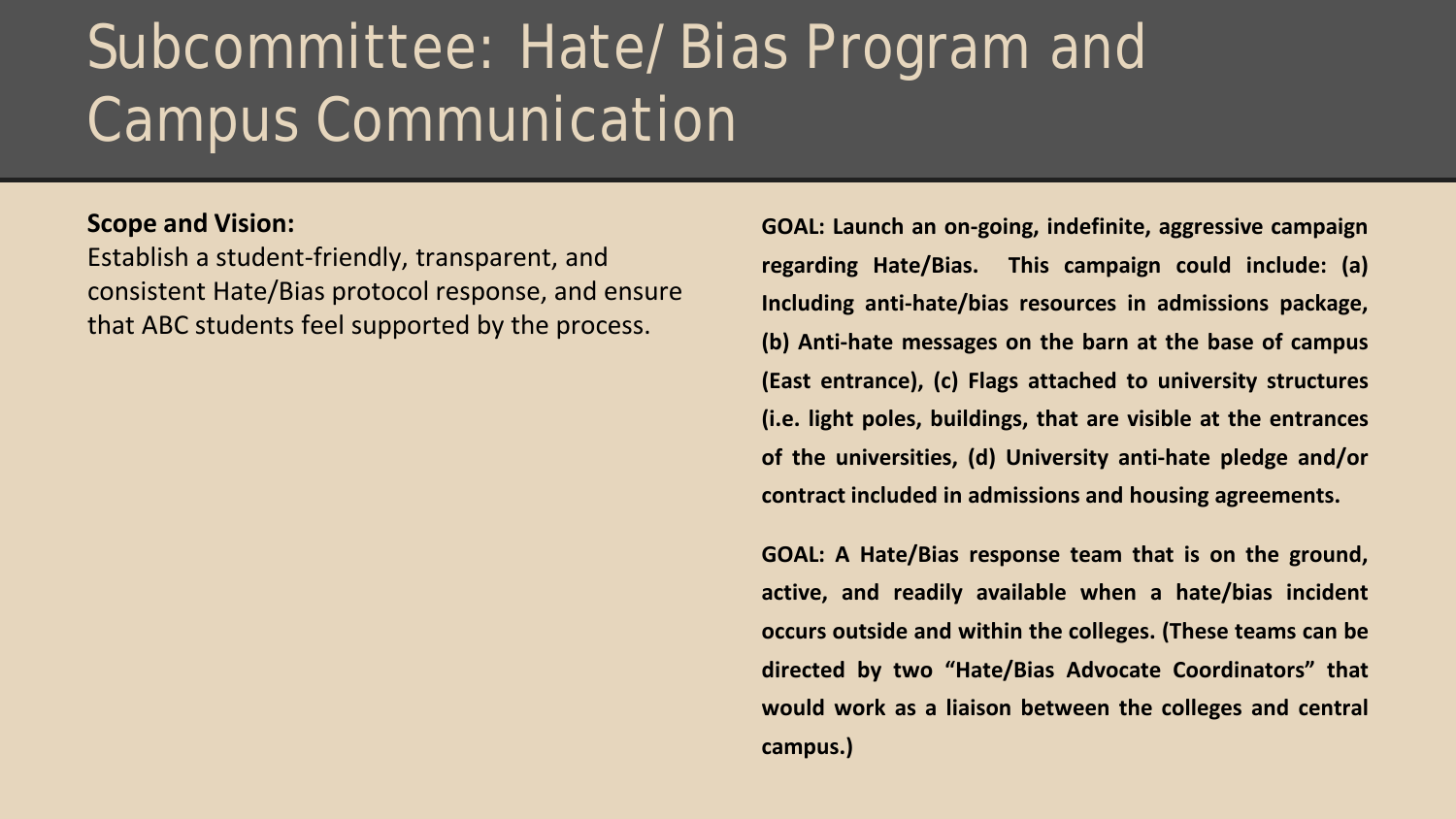### Subcommittee: Hate/Bias Program and Campus Communication

**GOAL: Direct communication line between African-Black Student Alliance (A/BSA) representative (or any group that represents the interest of ABC students) and Student Life. Also, this representative could have direct access to college resources (i.e. programming space, administrative supplies, etc.).**

**GOAL: Student information sessions Hate/Bias and/or "Know your rights" workshop. This can be quarterly or twice a year. It could also be implemented in the Summer Bridge program.**

**GOAL: Ensure Hate/Bias response training for staff hired mid-year.**

**GOAL: Inventory current Hate/Bias response practices at college level.** 

**GOAL: Review current UCSC written hate/bias response policy.**

**GOAL: Direct Ethnic Resource Centers involvement in response strategy when a hate/bias incident occurred. The type of involvement may vary based on incident. Involvement can range from consultation to a collaborative community response.**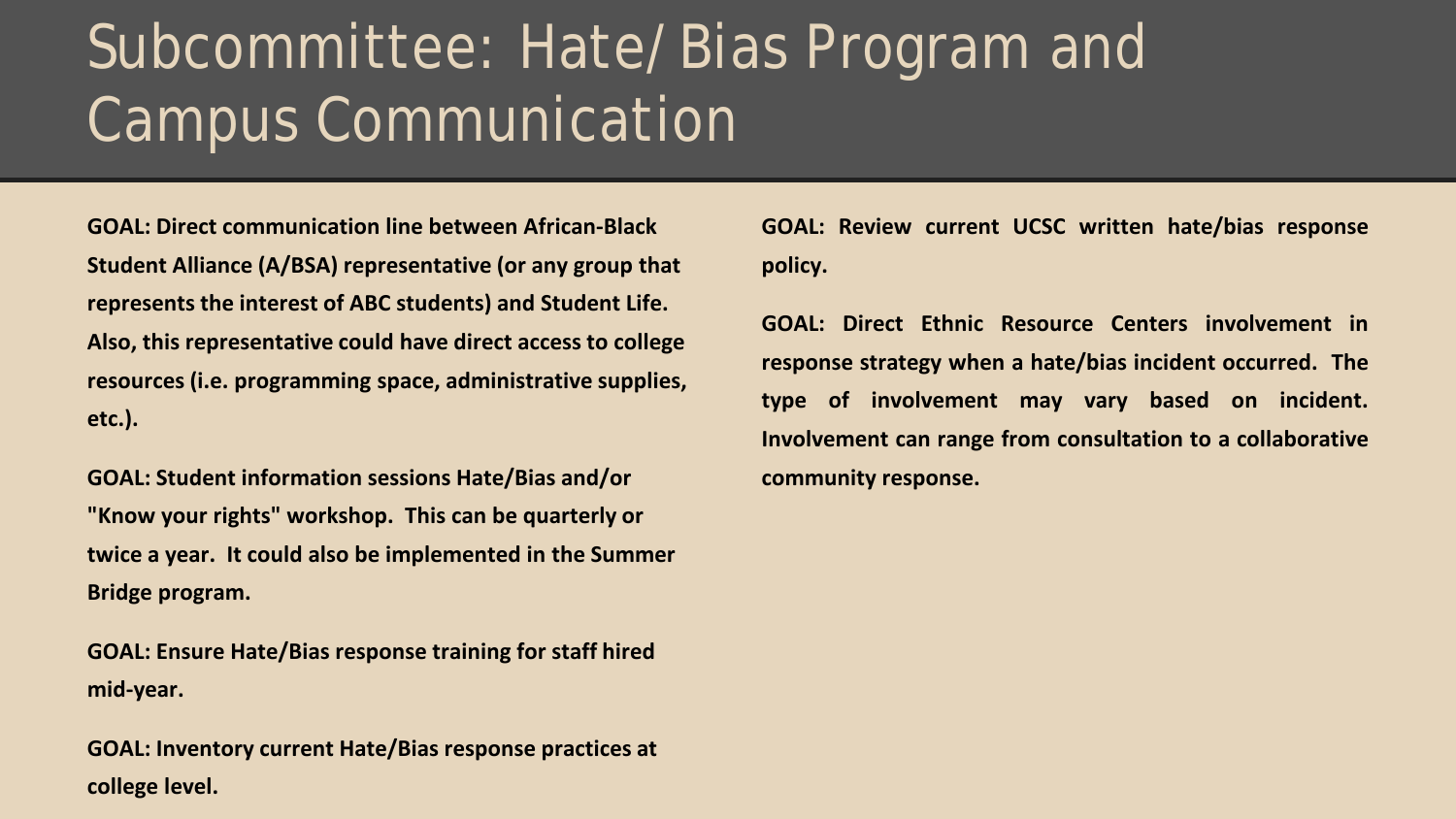# **Black Experience Team: Next Steps**

*Host Fall '16 Town Hall To update/ inform all, especially new incoming students, staff, & faculty Select new leadership for BET Determined by July 2016 Invite student representation from all ABC student orgs Continue sub-committee work on identified needs/goals during 2016-17 academic year*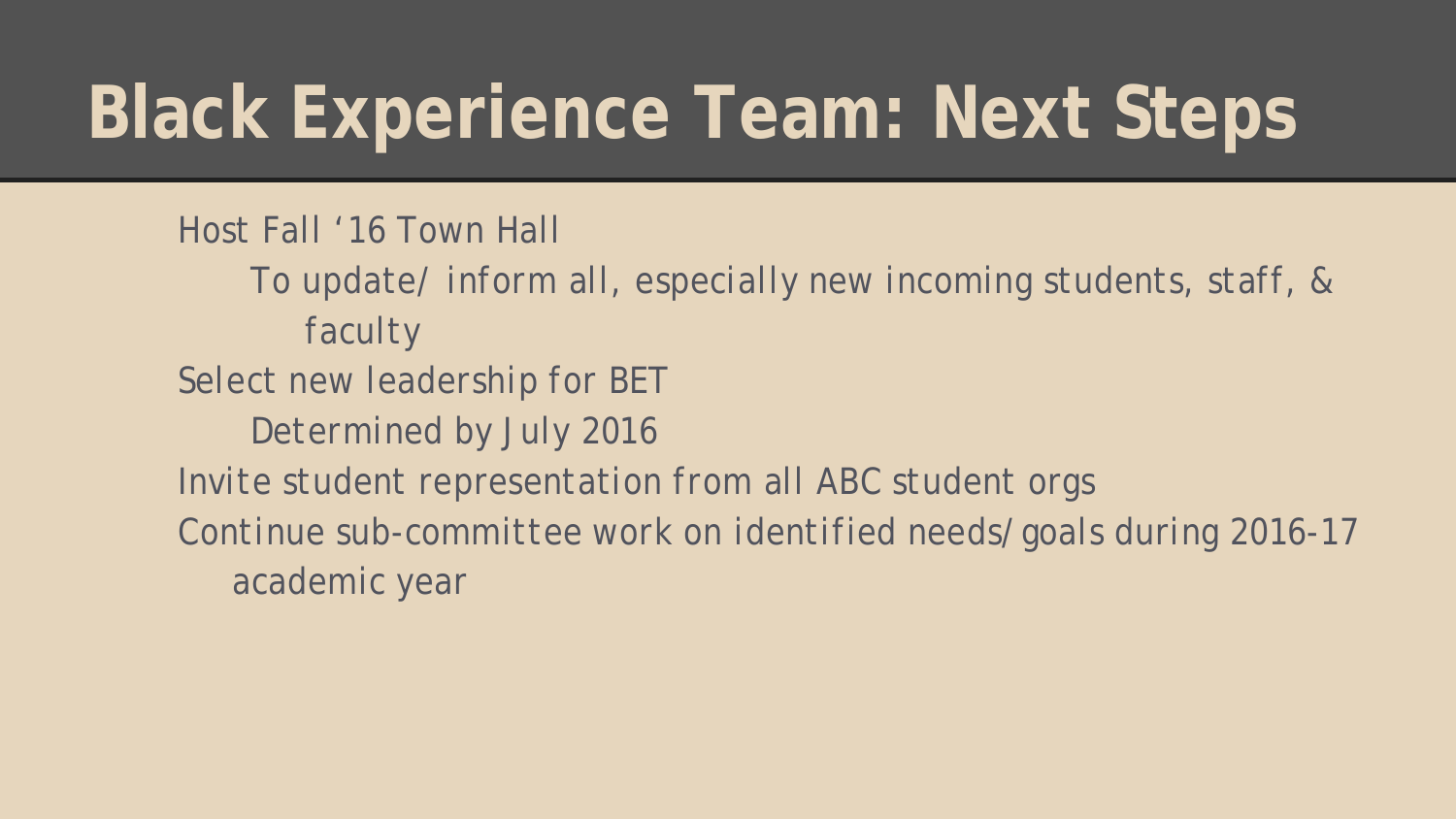# **Black Experience Team: Questions?**

We will take questions submitted from the dialogue box at this time.

Feel free to email Laura Turner-Essel, [lturnere@ucsc.edu](mailto:lturner@ucsc.edu) and Shonté Thomas, [sfthomas@ucsc.edu](mailto:sfthomas@ucsc.edu) for additional information/ inquiries.